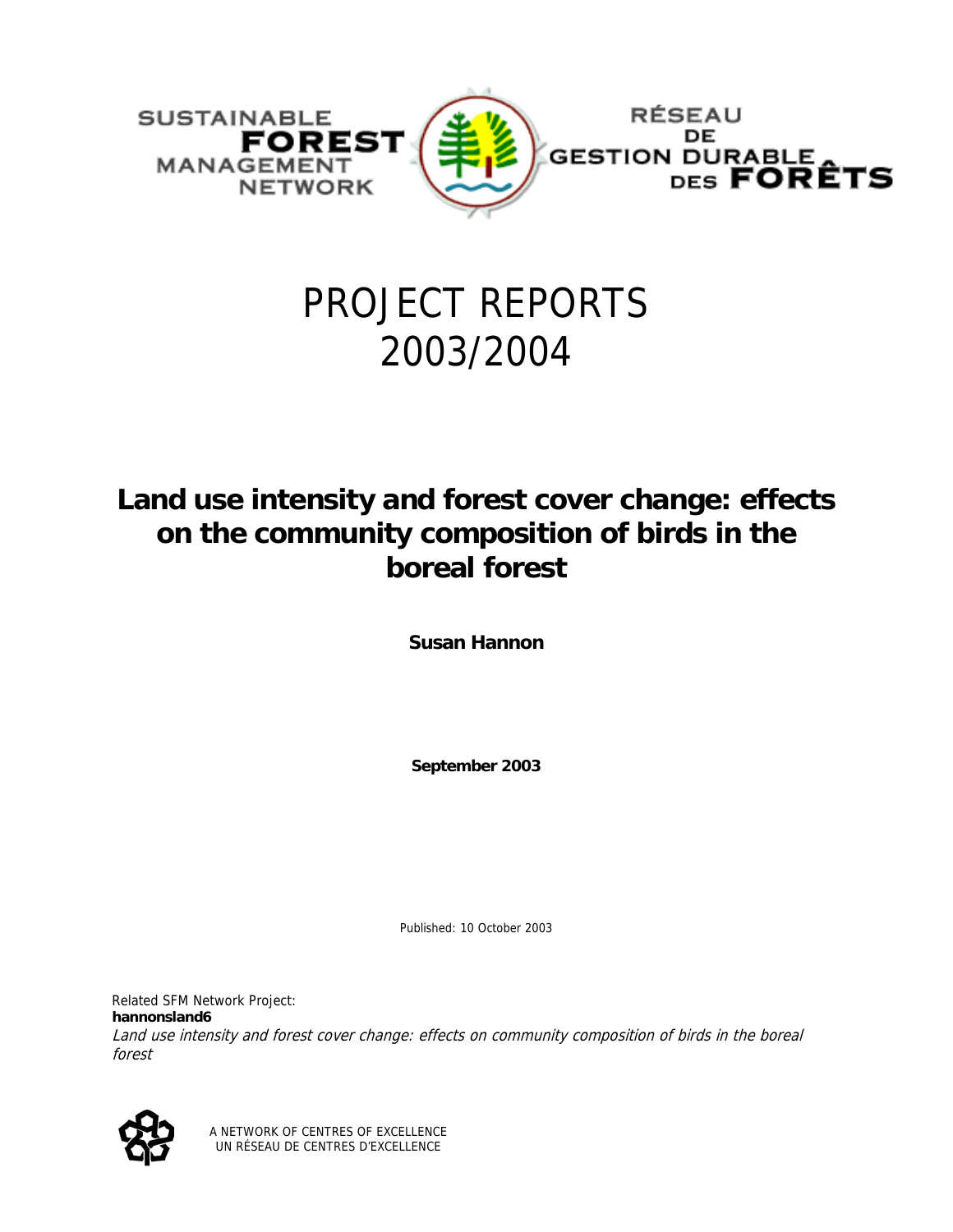## **SFM Network Final Project Report**

# **Land use intensity and forest cover change: effects on the community composition of birds in the boreal forest**

SFM Network Project: Land use intensity and forest cover change: effects on the community composition of birds in the boreal forest.

by

#### **Susan Hannon**

Dept of Biological Sciences University of Alberta, Edmonton, Alberta Sue.hannon@ualberta.ca

Keywords: land use, forest cover, fragmentation, forest configuration, thresholds, owls, grouse, songbirds, woodpeckers

Sept 2003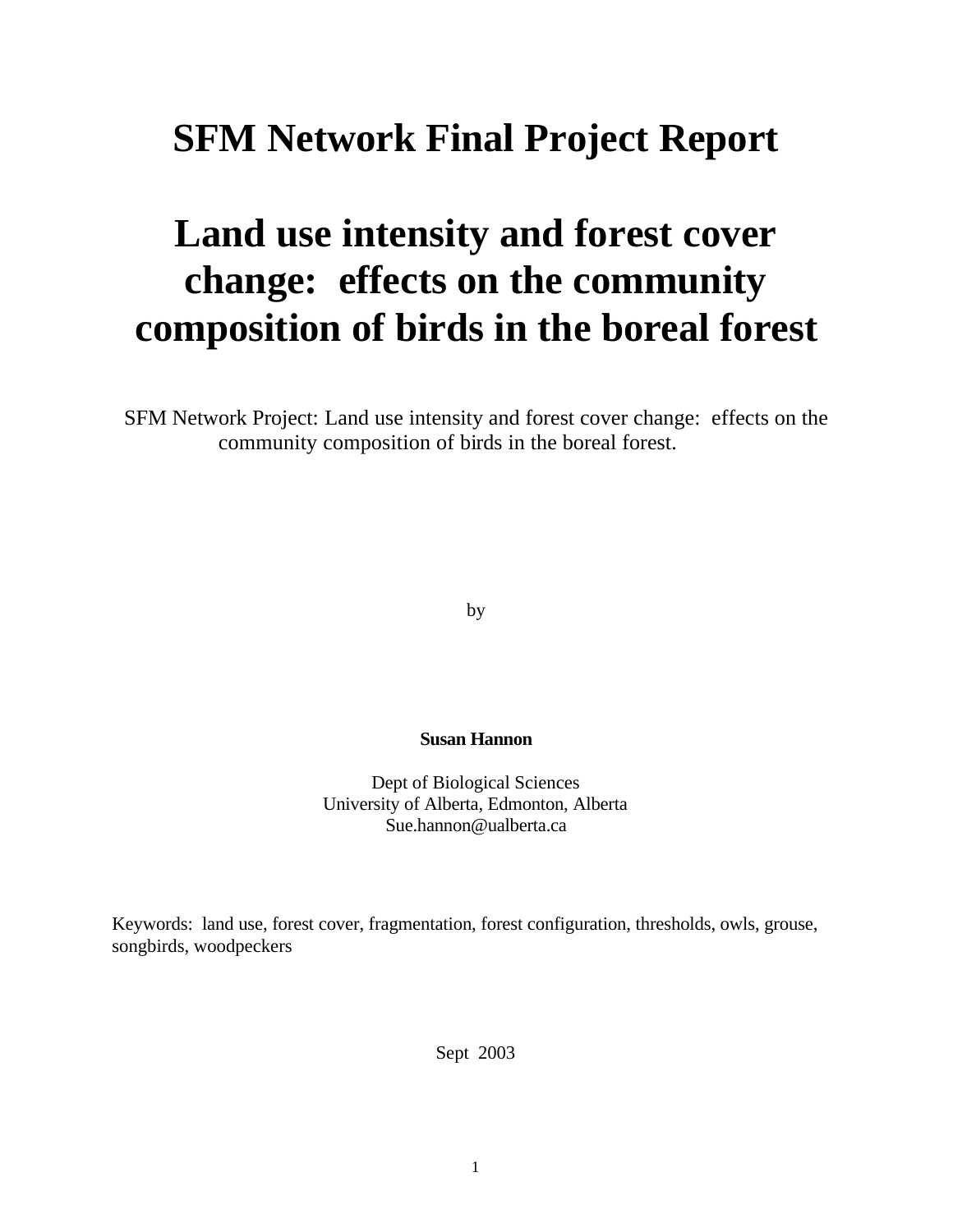#### **RESEARCH QUESTIONS AND OBJECTIVES**

#### **Background:**

This proposal arises from my previous NCE/SFM research as part of the Landscape Structure and Biodiversity Project (LSBP; see Hannon in press for a review of this project). In that project we worked in landscapes disturbed by logging and fire and developed models that predicted bird species' presence/absence and abundance related to local vegetation structure and composition and to amount, composition and configuration of forest cover in areas of up to 1 km radius around sampling points (Hannon 1999). Two main results emerged: 1) each species responded differently to local *vs* landscape structure and 2) we realized that our sampling areas may not have had sufficient forest cover removed to show significant effects on species distribution and abundance. In addition, our sites did not encompass a full range of possible land use activities that will occur in the boreal forest in the future.

My previous work on fragmentation effects on birds in the boreal forest lead me to consider the importance of landscape context of forest fragments, since effects in forest fragments differed between landscapes logged and those disturbed by agriculture (Hannon & Cotterill 1998; Cotterill & Hannon, 1999) and we found that some species could compensate for forest loss by moving into other habitat types (Norton, Hannon & Schmiegelow, 2000). Hence studies on all landscape elements, not just the forest fragments, are essential to assess the effects of forest removal and land use activities on biodiversity. In addition, theoretical models have shown that there may be thresholds of forest cover above which the effects of habitat fragmentation are minimal (e.g. Pearson et al 1996) and hence an analysis of a gradient of forest cover and land use activities is essential to identify these thresholds (e.g. Blair 1996; McIntyre & Hobbs 1999). A search for common structural or functional elements of different land use activities will enable easier application of landscape metrics for monitoring landscape change and its effects on biodiversity. Finally, knowledge of changes in community composition of organisms as land use activity increases and/or forest cover decreases will be essential for monitoring responses in biodiversity to land use change. I used birds as biodiversity indicators as they are easy to census and they operate on scales appropriate to the scale of change produced by logging, agriculture and oil and gas activity

#### **Global Objective:**

• to understand the relationship between land use intensity/land cover change and biodiversity changes in the boreal forest and to develop indicators of these for biodiversity monitoring.

#### **Specific Objectives:**

- 1. To determine how to measure land use intensity.
- 2. To determine how well we can predict species presence/abundances from remotely sensed information.
- 3. To determine how bird community composition changes with changing land use intensity and overall forest cover change.
- 4. To use this information in landscape planning in a regional context to conserve intact bird communities and conserve species at risk of declining due to landscape change.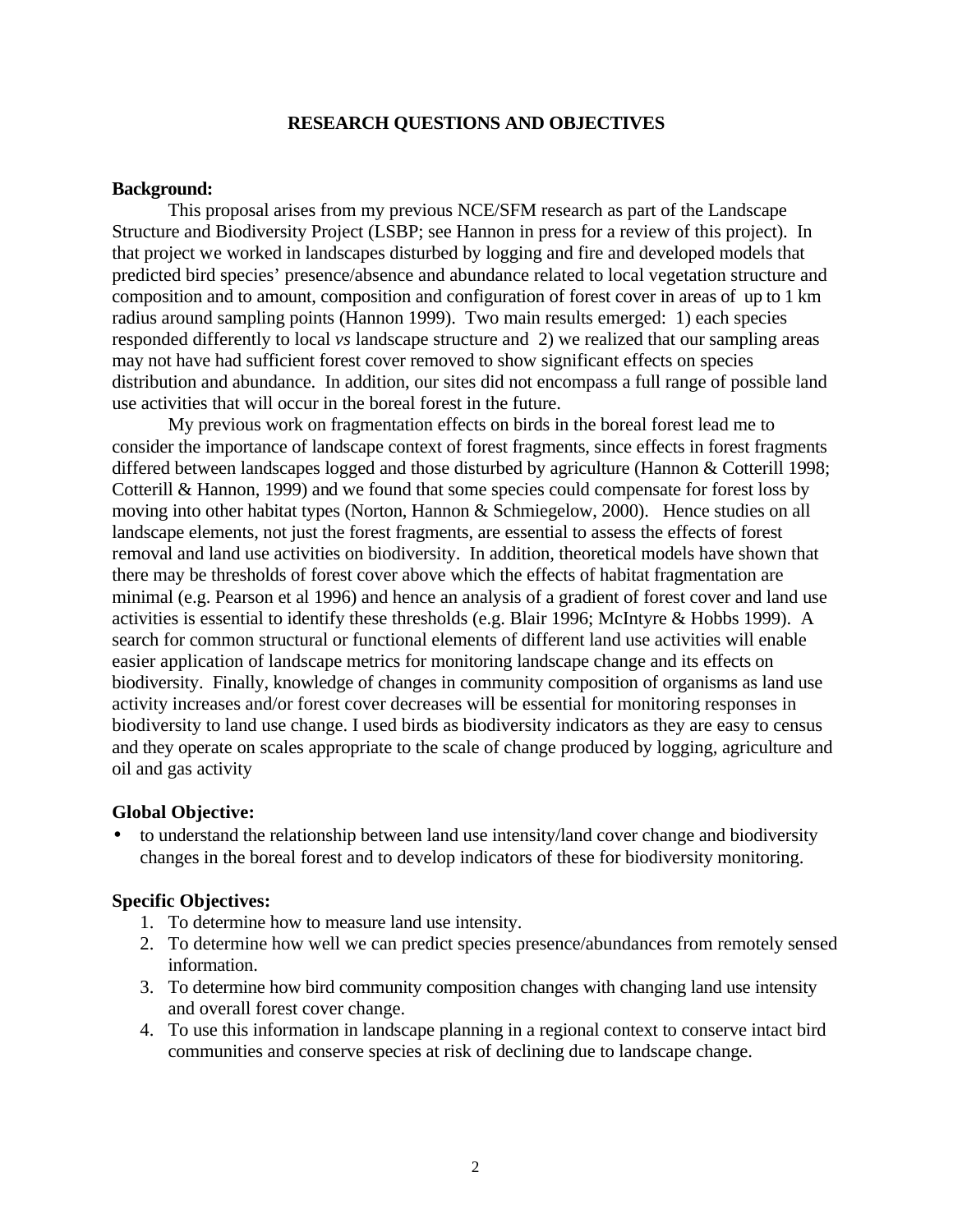#### **PROGRESS, KEY FINDINGS AND CONTRIBUTIONS**

#### **Objectives 1 & 2: To determine how to measure land use intensity. To determine how well we can predict species presence/abundances from remotely sensed information.**

This project was done in collaboration with A. Sanchez (Earth and Atmospheric Sciences) under the LUCC umbrella group. We used a set of land use categories devised by Sanchez for his work in Costa Rica, modified for use in Alberta landscapes. This consisted of cover type classifications (e.g. aspen forest) modified by descriptors such as age and use (e.g. cattle grazing, clearcut). We spatially referenced and took pictures of all habitat types to help classify a Landsat image and measured detailed vegetation around sampling points (using protocols developed for LSBP). Land use classification done by Sanchez lab (see his report). All field sampling has been completed, however, data analysis is not complete because the image classification was not adequate to delineate in enough detail the habitats used by birds. In order to be useful to predict bird species presences, we need to know forest age, tree species composition within stands and be able to differentiate land uses such as pasture vs crop. IKONOS images were purchased for part of the study area to try and remedy this, but no progress has been made to finish this classification. The only dataset analysed is the one for owls (see below).

Since our site at Athabasca did not have AVI data, we have to rely on remotely sensed data. However, for our sites used in the LSBP study, we had both AVI and a Landsat image classified by the Sanchez lab. In Table 1 are the results of a comparison between classifications

|                    |         |       | Alberta using AVI and Landsat imagery. |       |                                                                        |                |
|--------------------|---------|-------|----------------------------------------|-------|------------------------------------------------------------------------|----------------|
|                    |         |       |                                        |       | reference reference   owlriver (cut)   owlriver (cut)   goodwin (burn) | goodwin (burn) |
|                    | Landsat | avi   | Landsat                                | avi   | Landsat                                                                | avi            |
| %A OPEN            | 2.53    | 1.26  | 1.83                                   | 2.48  | 4.86                                                                   | 0.74           |
| $\%$ CUT           | 3.37    | 1.75  | 7.32                                   | 9.97  | 1.98                                                                   | 2.29           |
| %BURN              | 0.00    | 0.00  | 0.00                                   | 0.00  | 34.98                                                                  | 52.01          |
| $%$ SbLt           | 0.88    | 21.72 | 0.72                                   | 20.97 | 0.00                                                                   | 9.77           |
| $%$ Pj             | 9.87    | 17.85 | 10.41                                  | 7.48  | 0.00                                                                   | 2.13           |
| $%$ Sw             | 8.38    | 1.88  | 5.59                                   | 1.57  | 0.00                                                                   | 0.75           |
| %DEC               | 24.42   | 40.86 | 28.32                                  | 41.50 | 14.63                                                                  | 12.00          |
| % MARSH            | 8.27    | 9.10  | 10.25                                  | 8.70  | 12.36                                                                  | 7.03           |
| %WATER             | 3.08    | 1.54  | 5.43                                   | 4.15  | 10.54                                                                  | 11.57          |
| %MDP               | na      | 2.80  | na                                     | 1.89  | na                                                                     | 0.44           |
| %MDS               | na      | 1.24  | na                                     | 1.29  | na                                                                     | 1.27           |
| <b>%undiff</b> con | 15.22   | na    | 12.86                                  | na    | 10.23                                                                  | na             |
| $%$ con mix        | 7.80    | na    | 5.69                                   | na    | 0.00                                                                   | na             |
| % dec mix          | 13.62   | na    | 9.48                                   | na    | 0.00                                                                   | na             |
| <b>%undiff mix</b> | 2.55    | na    | 2.10                                   | na    | 10.41                                                                  | na             |

using the two systems. First, note the discrepancies between some of the land cover classes using each system. Second, note the fairly high proportion of undifferentiated stands produced by the Landsat classification (i.e. these could not be classified by tree species). Clearly at this point, more work has to be done on classifications of Landsat images for them to be useful for wildlife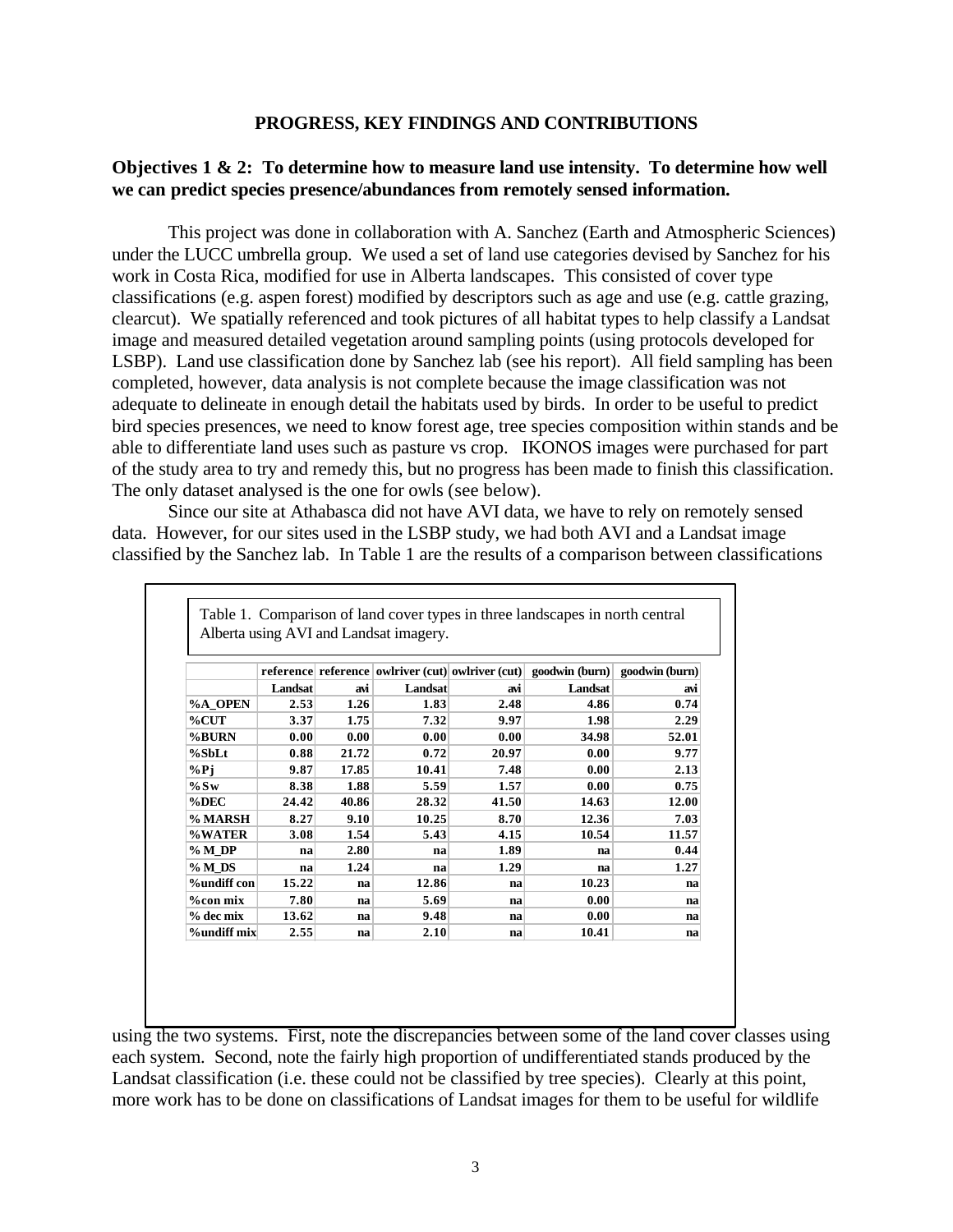biologists.

#### **Objective 3. To determine how bird community composition changes with changing land use intensity and overall forest cover change.**

To address this objective I initiated 3 main field projects as outlined below.

#### **Project 1: Land use intensity and bird community composition near Athabasca, AB.**

In this project we sampled the bird communities across a range of land use types in a primarily agricultural landscape. I chose this landscape as a "worst case scenario". In other words, we could determine how flexible bird species were to a range of disturbances and I could compare our results to data we have collected in forestry landscapes to see which species have dropped out. We sampled 143 points over a range of forest cover types and ages/land use activities. Migratory passerine birds were sampled using 3 rounds of point counts in spring, waterfowl/shorebirds were sampled in a survey of dugouts/wetlands, resident species (woodpeckers, chickadees, nuthatches, grouse) were sampled using playbacks in early April, and owls were sampled using playbacks in Feb. We spatially referenced and took pictures of all habitat types to help classify the image and measured detailed vegetation around sampling points (using protocols developed for LSBP). Land use classification was done by Sanchez lab (see his report). All field sampling has been completed, however, data analysis is not complete because the image classification was not adequate to delineate in enough detail the habitats used by birds. IKONOS images were purchased for part of the study area to try and remedy this, but no progress has been made to finish this classification. The only dataset to be analysed is the one for owls (see Project 2 below).

#### **Project 2: Effects of forest cover and configuration on presence of resident owl species**

This project was completed by my MSc graduate student Stephanie Grossman (Grossman 2003). The study was conducted in 3 study areas: Beaverhills area, Meanook (near Athabasca) and Lac la Biche. These varied in amount of regional forest cover and primary land use (agriculture vs forestry). Owls were sampled using standard playback techniques in Feb-April in 45-50 3X5 km landscapes within each study area. Because owls have larger home ranges than passerines and woodpeckers, the reclassified Landsat images prepared by Young (2003) (Sanchez lab) could be used in the analysis of forest cover levels and configuration. Three owl species were abundant enough to analyse: Barred Owls (*Strix varia*), Great-horned owls (*Bubo virginianu*s) and Northern Saw-whet owls (*Aegolius acadicus*). Great-horned owls were most abundant in the Ministik region where forest cover was lowest (25% forest cover/62% anthropogenic/agricultural matrix); Saw-whets were least abundant at Lac la Biche (55% forest cover/13% anthropogenic/forestry matrix) and found at similar frequencies at Ministik and Meanook, and Barred Owls were found most frequently at Meanook, where forest cover was intermediate (45% forest cover/36% anthropogenic/agricultural matrix). Overall, Great-horned owls were most likely to be detected in areas with moderate levels of forest cover and moderate levels of fragmentation (measured by patch size, amount of edge, connectedness of patches) and their numbers dropped in landscapes with very high or low values of these variables. Saw whets also responded positively to increases in forest cover, but were most abundant in landscapes with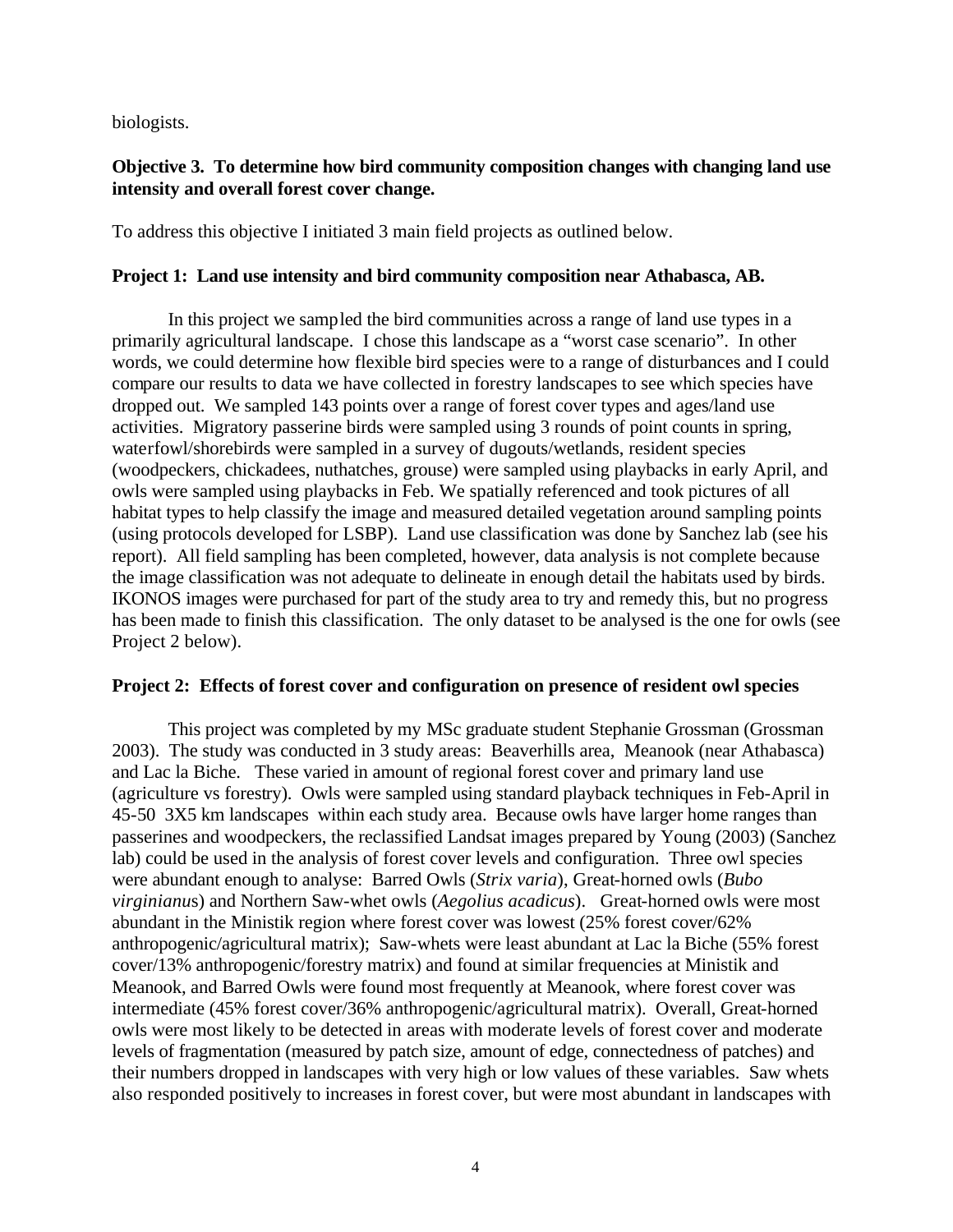moderate to high forest cover that were patchy. Barred owls appear to prefer landscapes with moderate forest cover, but with some large patches. Evidence for threshold effects, analysed using break point regressions, was not strong for any species and there appeared to be a lot of variation across sites and regions. However, the barred owl appeared to be most sensitive to reductions in overall forest cover (Fig. 1).



#### **Percent forest cover**

#### **Project 3: Effects of forest cover and configuration on presence and mating success of resident grouse, woodpeckers and passserines in an agricultural landscape**

This project is being conducted by my PhD student, Trisha Swift. She has completed 2 field seasons and will be doing her third field season next spring/summer. The objectives and rationale of this project are:

- 1) To determine the shape of the relationship between bird presence/abundance or reproductive success and the amount of forest cover in the landscape. Do "critical thresholds" exist? The effect of a given amount of forest loss on a population may depend on how much remains to begin with; rather than declining linearly with habitat loss, models predict that abundance or persistence may drop suddenly below some critical threshold in habitat cover (Fahrig 2001).
- 2) To compare the relative effect of forest amount versus configuration on the presence/abundance and reproductive success of resident birds. Fragmentation *per se* results in changes in the configuration of habitat (e.g. the shape, size, number, and distribution of remaining habitat patches) rather than in less total habitat (Fahrig 1997). However, it remains unclear what the relative impacts of habitat loss versus fragmentation are on the ability of populations to persist (Villard et al. 1999).
- 3) To examine how the resolution (grain) of the image affect the fit of the models (1 and 2 above). This should reflect the appropriate resolution at which to measure landscape indices for resident birds; the scale at which organisms operate on the landscape likely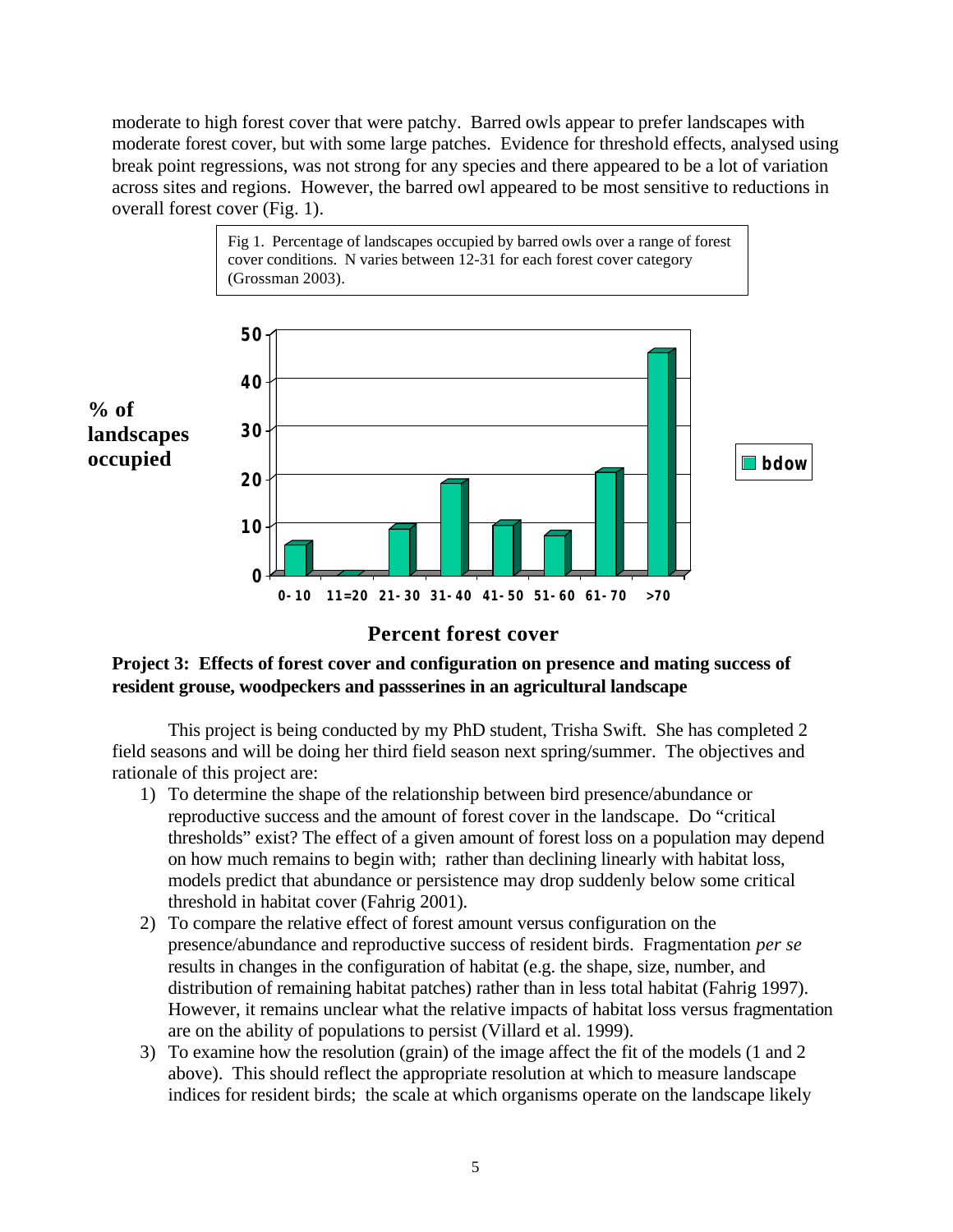varies among taxa (Major et al. 2003).

4) To test the predictions of the above models in a new study region, near Athabasca, AB. Testing ecological models is vital in assessing their generality.

The first two seasons were conducted in an agricultural region just east of Edmonton, Alberta. Resident passerines, woodpeckers and grouse were sampled in a series of 100 ha landscapes that ranged in forest cover from 0.6% to 90%. Landscapes were chosen so as to vary forest configuration as much as possible. Playbacks were broadcast at nine stations within each landscape to increase detection rates of resident birds. Birds were recorded by species, and by sex and age (adult or fledgling) where possible. The two latter were used to derive reproductive indices (pairing success and fledgling abundance).

Analyses to date have addressed the first objective. The relationship between each species' presence/ abundance /reproductive indices and forest amount were investigated by comparing the fit of a series of possible models: one linear model and several critical threshold models (with thresholds defined at 10, 20, 30, 40, 50, or 60% forest cover) using AIC. In 2002 the "best" models suggested critical threshold responses (between 10-50% forest cover) for eight of eleven species. Threshold values were consistent for four of these species in 2003: presence of white-breasted nuthatch (10-20% forest cover; Fig. 2), hairy woodpecker (10%), and blackbilled magpie (10%); and abundance of black-capped chickadee (20-30%). AIC weights were very high (0.97 or higher for the one or combined two best models) for the first three and 0.47- 0.64 for the last. There were sufficient reproductive data to analyse for four species. Chickadee fledglings had a 20-30% threshold in 2002 and 10% in 2003; white-breasted nuthatch, hairy woodpecker and downy woodpecker pairing success had no strong best model(s), though a 30-60% threshold or linear model was suggested for the first two. In 2003, the apparently "single" white-breasted nuthatches and hairies were followed to get more accurate pair data. With these new data a 10-40% threshold was suggested for white-breasted nuthatch pairs (Fig. 2), and a 10-20% threshold for pairs of hairy woodpeckers.

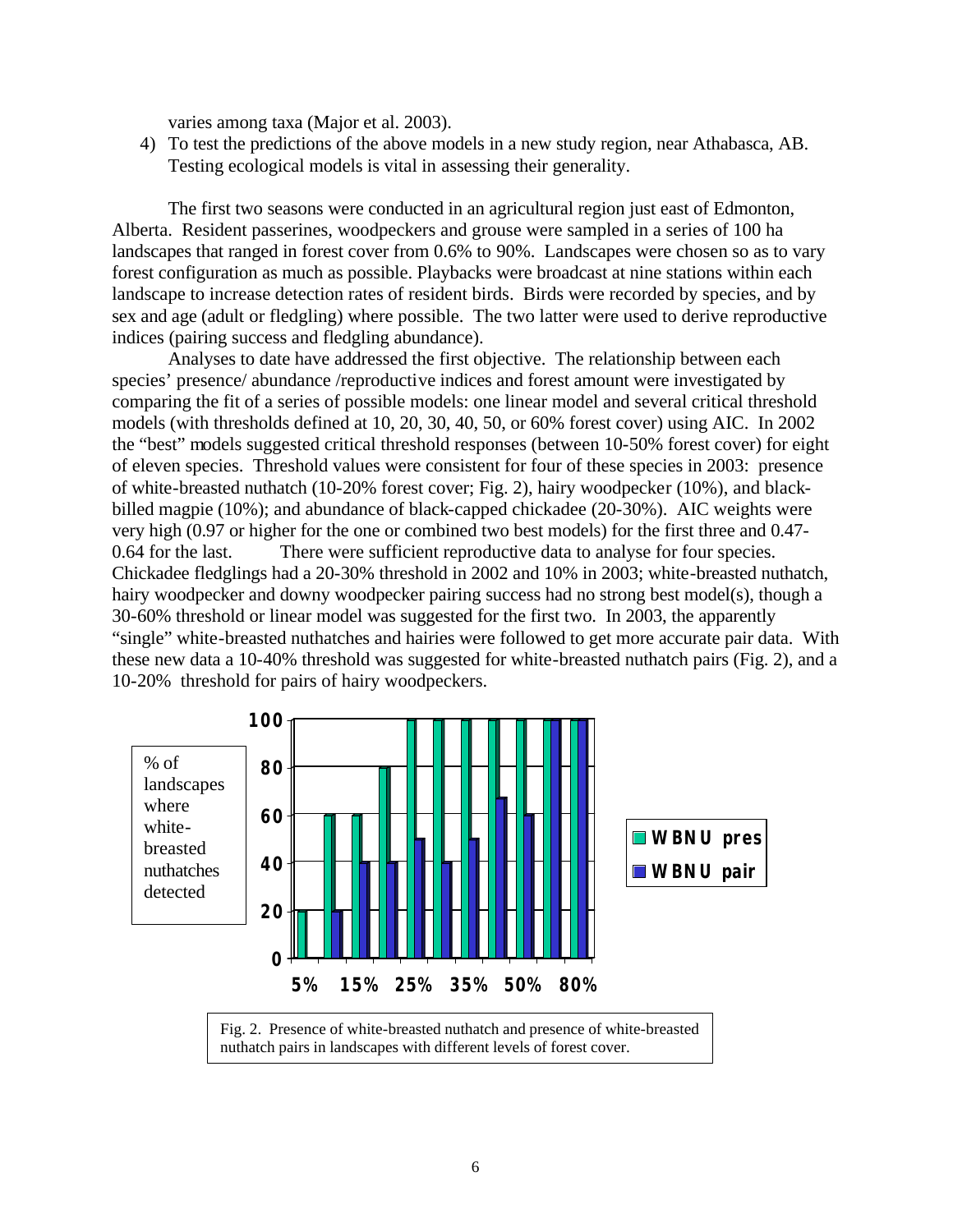The results for the first objective indicated that threshold responses to changing forest cover were common among resident birds, and imply a sensitivity to moderate or severe levels of forest loss. If threshold responses are common among wildlife in general, this has implications for wildlife monitoring. A population that has remained stable despite progressive habitat loss may decline suddenly below some unknown threshold, thus precluding effective conservation measures.

To this point forest metrics have been measured from a Landsat satellite image with a resolution of 30m. However, this resolution does not pick up small wood lots or fence rows, which may be important habitat or movement corridors for birds (Johnson and Adkisson 1985). Hence, an IRS satellite image with a resolution of 5m will be hand digitised, and new forest amount and configuration variables calculated. The fit of the models (from the first two objectives) generated using the coarse versus fine resolution forest indices will then be compared. The resolution that yields models with the best fit should reflect the grain at which resident birds operate on the landscape, and thus the grain at which landscapes should be managed for these birds.

In 2004 bird surveys will be conducted near Athabasca, Alberta, using the same techniques and design used in 2002-2003. These data will be used to test the predictions of the models described in objectives 1-3. The new study region is also an agricultural area in which forest cover is aspen dominated. Hence, if the responses of resident birds are similar in this region to those predicted from 2002/2003 models, this will suggest that these relationships can be generally applied to aspen/agricultural systems. They can then be used in predicting the consequences of habitat change in such systems or in conservation planning.

#### **Objective 4: To use this information in landscape planning in a regional context to conserve intact bird communities and conserve species at risk of declining due to landscape change.**

My research on this objective is ongoing and has 3 main components.

#### 1) **Species most sensitive to reductions in forest cover**

From field data collected by me and my students, we are in the process of identifying species that appear to be most sensitive to changes in overall forest cover (i.e. they are the first species to decline, be absent or have reduced pairing success as forest cover is reduced). From Grossman's work, we know that Barred Owls appear to be the most sensitive owl species to reductions in forest cover and Swift's preliminary analysis indicates that it is the white-breasted nuthatch. In a cross-Canada analysis of migratory species we (SFMN researchers Pierre Drapeau, Marc-Andre Villard and me) examined passerine species in Alberta, Quebec and New Brunswick and assessed their sensitivity to loss of forest cover at both the stand (within 100m of the sampling station) and landscape (within 1km of sampling station) scales. Twenty-two species of the 56 forest species analysed showed lower abundances or absences in stands and/or landscapes with reduced forest cover. Of these, 8 are considered to be older forest specialists (Schmiegelow and Monkkonen 2002) and 3 are rare in commercial forest types in Alberta (Hannon et al. 2003) (Table 2).

#### **2) Rare species of concern for managers of boreal mixedwood stands.**

We have compiled a list of rare species found in commercial aspen-mixedwood stands and conducted an analysis of which species should be targetted by managers for special management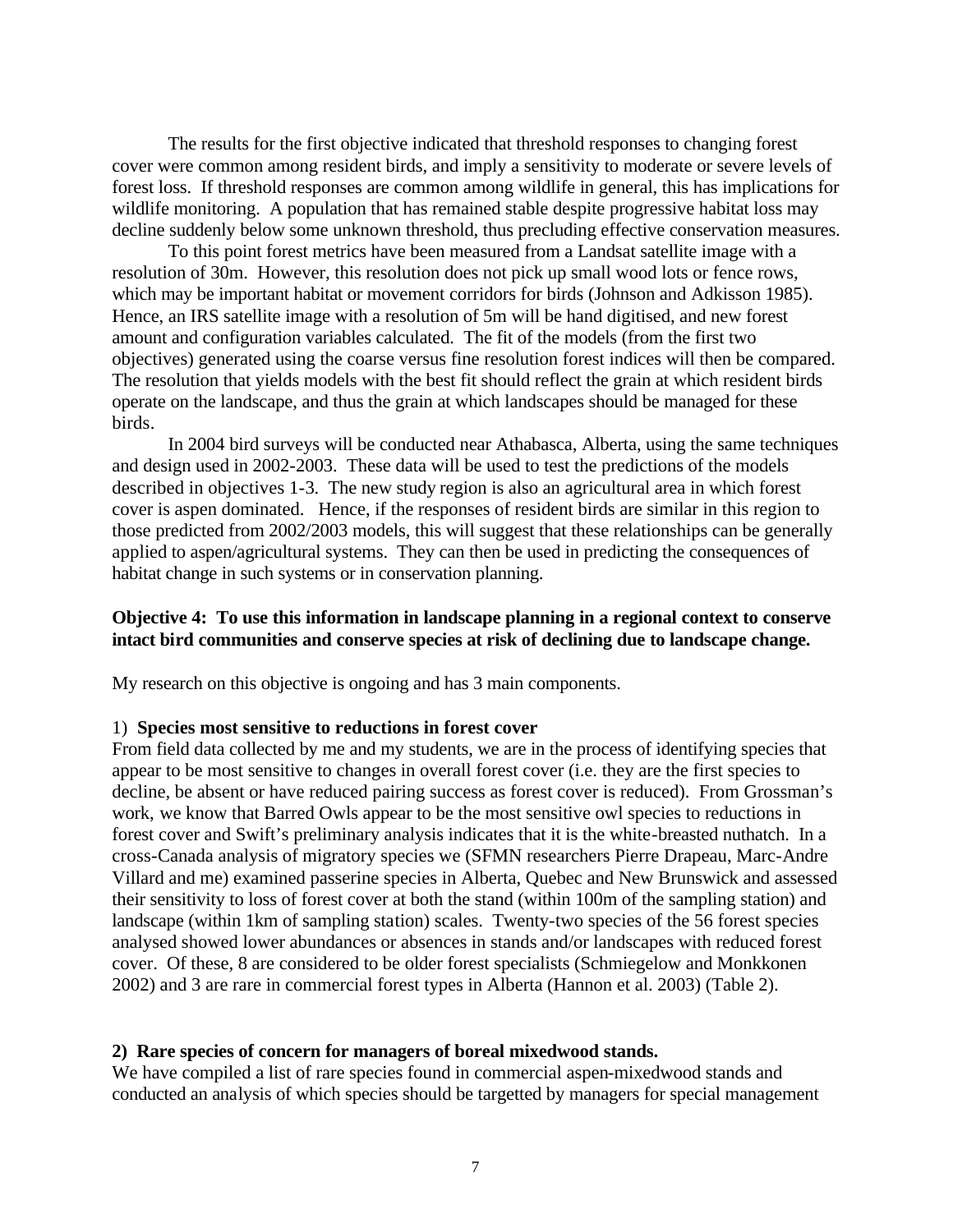(Hannon et al. 2003). These rare species are Bay-breasted Warbler, Canada Warbler, Cape May Warbler, Brown Creeper, Golden-crowned Kinglet, Boreal Chickadee, Black-and-white Warbler, Warbling Vireo, Western Wood-Pewee and Philadelphia Vireo.

Table 2. Species that were negatively affected by loss of forest cover in at least one of the 3 locations at both scales or at either the stand or landscape scale. Species with # are old forest specialists, those with @ are considered rare species in commercial forest types in Alberta (Hannon et al. 2003), and those with  $\&$  were species that increased in abundance with increasing basal area in partial cuts (Tittler et al. 2001). Resident species are bolded.

| Species                                | Responded         | Responded         |
|----------------------------------------|-------------------|-------------------|
|                                        | negatively at the | negatively at the |
|                                        | stand scale       | landscape scale   |
| Brown creeper <sup>#@</sup>            | ж                 | $\ast$            |
| Blackburnian warbler                   | *                 | *                 |
| Bay-breasted warbler <sup>#@</sup>     | *                 | *                 |
| <b>Black throated blue</b>             | *                 | *                 |
| warbler                                |                   |                   |
| Golden crowned kinglet <sup>#@</sup>   | *                 | $\ast$            |
| Red breasted nuthatch <sup>#</sup>     | *                 | *                 |
| Yellow-rumped warbler <sup>&amp;</sup> | *                 |                   |
| Veery                                  | *                 |                   |
| Black-throated green                   | *                 |                   |
| warbler <sup>#</sup>                   |                   |                   |
| Ovenbird                               | $\ast$            |                   |
| Red-eyed vireo                         | *                 |                   |
| Ruby crowned kinglet                   | *                 |                   |
| Rose-breasted grosbeak                 |                   | *                 |
| Swainson's thrush <sup>#&amp;</sup>    |                   | *                 |
| <b>Black-capped chickadee</b>          |                   | *                 |
| Boreal chickadee <sup>#</sup>          |                   | *                 |
| Yellow-bellied sapsucker               |                   | $\ast$            |
| Purple finch                           |                   | $\ast$            |
| Northern waterthrush                   |                   | $\ast$            |
| Northern Parula warbler                |                   | *                 |
| Connecticut warbler                    |                   | *                 |
| Magnolia warbler <sup>#</sup>          |                   | *                 |

#### **3**) **Temporal and spatial variation in population dynamics of forest birds: issues for monitoring biodiversity.**

This project is being conducted by my MSc graduate student Judith Toms. Analysis is almost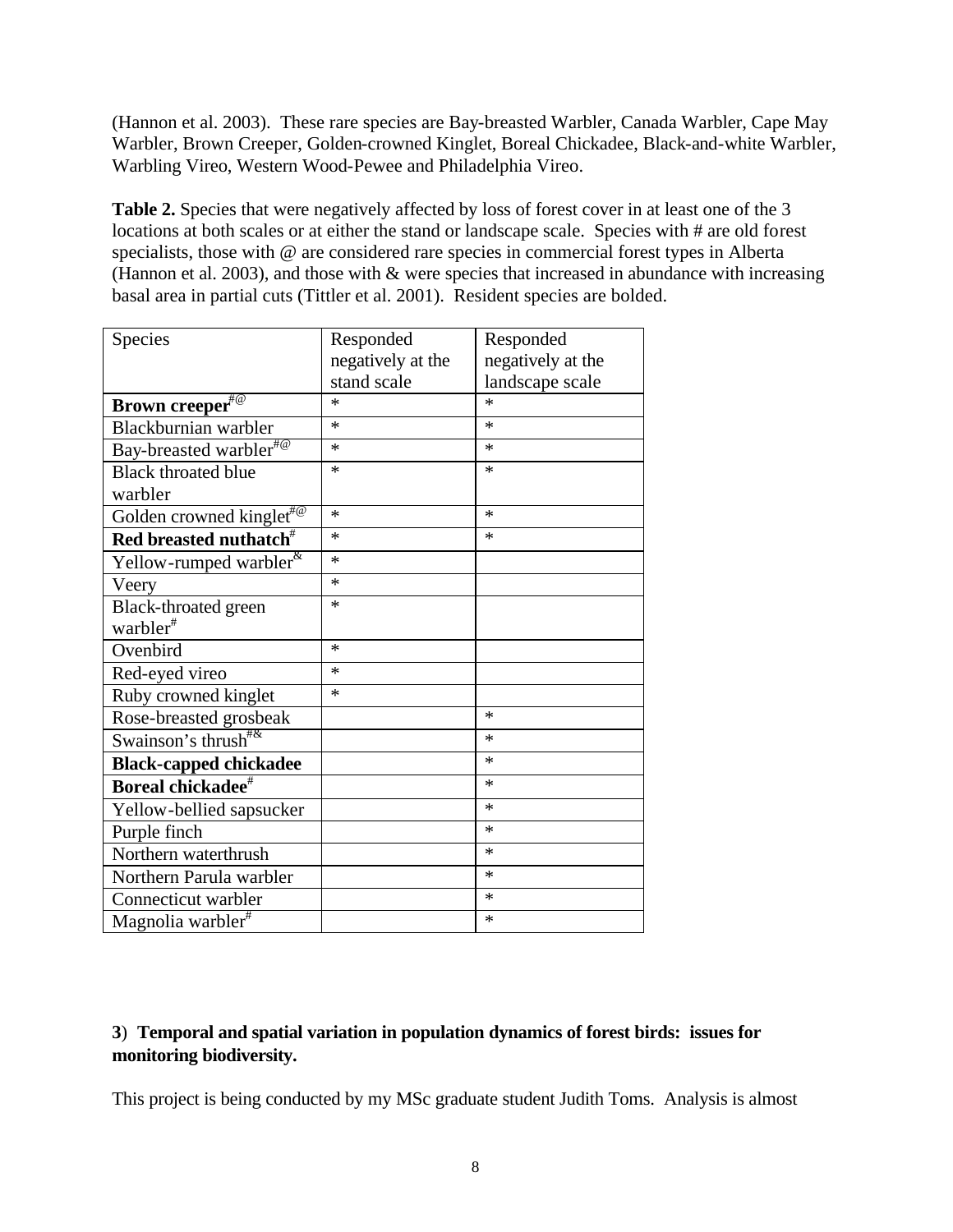complete and Judith will defend her thesis by Dec 2003. Using data sets collected on breeding passerine birds in relatively undisturbed locations at the Calling Lake and Meanook study sites, Judith is examining the population dynamics of songbirds and their implications for monitoring programs and experimental design. By comparing two survey techniques (point counts and territory mapping), she has affirmed that point counts are an adequate index of the number of territorial individuals for 12 study species. She then developed a way to determine the appropriate spatial scale for studies of population dynamics: a clustering technique/ randomization test followed by estimating the scale of spatial autocorrelation. Fifteen of 25 species examined at the Calling Lake site were significantly autocorrelated to distances greater than or equal to 10km, and results from the Meanook site were consistent with those from Calling Lake. She is currently investigating plausible mechanisms of the observed autocorrelation by examining several factors known to operate at large spatial scales: breeding and wintering season weather, white spruce cone crops, phenology of flowering trees and shrubs, and abundance of Lepidopteran caterpillars. Results to date suggest that monitoring programs require grids of point count stations, and that grids should be separated by some tens of kilometers in order to be independent. Further work will examine the implications of temporal variability for monitoring programs.

#### **MANAGEMENT IMPLICATIONS**

- 1. Research should be funded to increase the resolution and detail of classified Landsat imagery. This will be highly useful to forest managers and wildlife ecologists both for monitoring of habitat supply for wildlife and for building predictive models of sensitive wildlife.
- 2. The approach of looking for species which are sensitive to reductions in forest cover has been fruitful as it will allow us to narrow down which species should be monitored as indicators for forest ecosystem change. Not all species show thresholds responses to reductions in forest cover, but some do.
- 3. Presence/absence data may not be sufficient to detect possible changes in the persistence of birds in forested landscapes under management. Some species showed a higher threshold when reproductive indices were measured, than when presence alone was measured. This suggests that we must develop indicators of population persistence or reproductive output for sensitive species.
- 4. Abundances of birds are highly variable across space and time. Analyses of spatial autocorrelation and variability in population dynamics across space are required to plan appropriate monitoring programs.

#### **ACKNOWLEDGEMENTS**

The studies were funded by NCE/SFMN, Alberta Sport, Recreation, Parks and Wildlife Foundation, Biodiversity Challenge Grants, Canadian Circumpolar Institute, Ducks Unlimited, Wildlife Habitat Canada, Canadian Forest Service, Alberta Conservation Association, and NSERC. I thank C. McCallum for able technical assistance with all projects and the many field assistants who collected data for all of the studies.